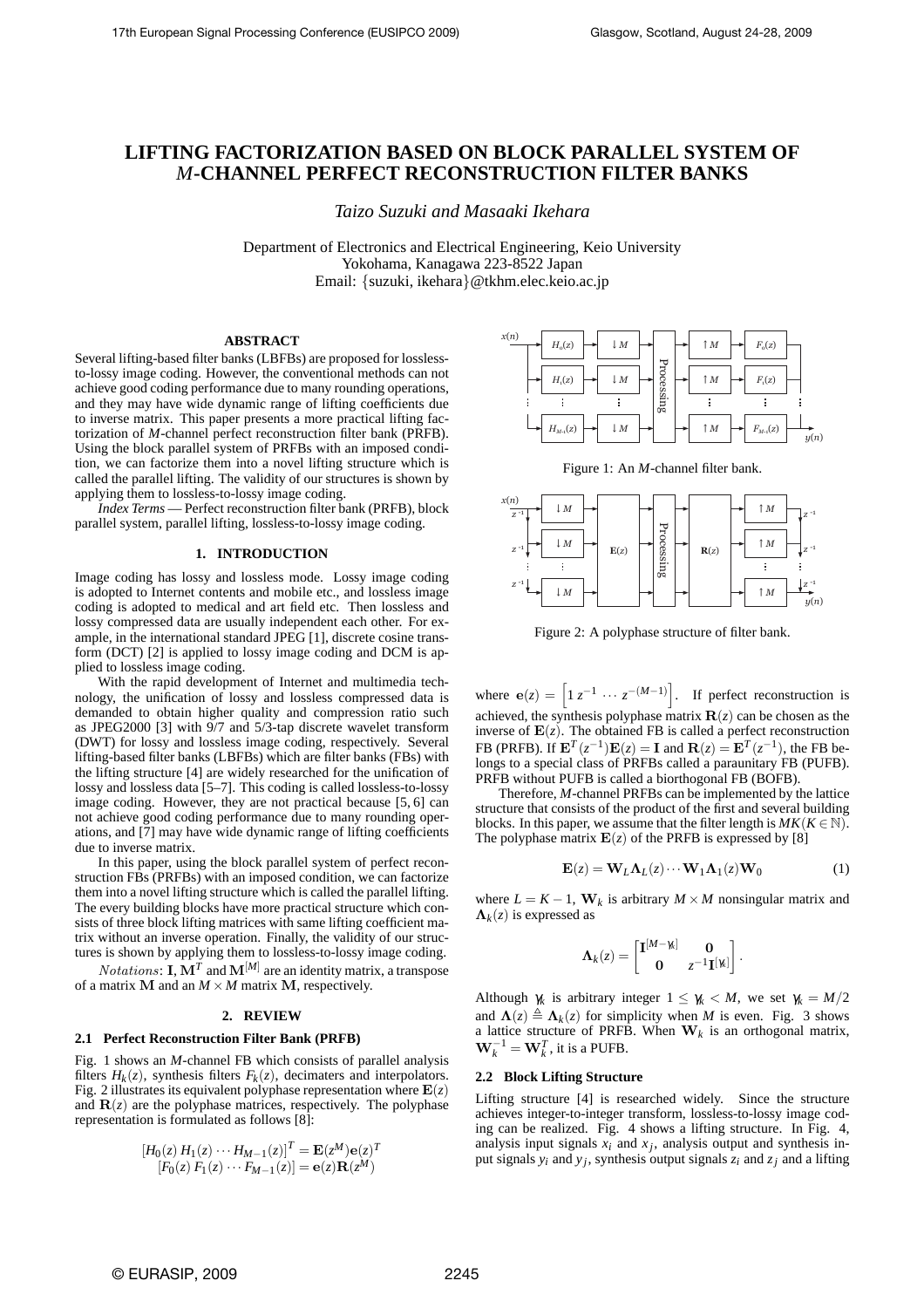

Figure 3: A lattice strcture of PRFB.



Figure 4: Lifting structure (White circles: rounding operations.)

coefficient *T* are represented as

$$
\begin{array}{ccc}\ny_i = x_i + R[T x_j] & \rightarrow & z_i = y_i - R[T y_j] = x_i \\
y_j = x_j & \rightarrow & z_j = y_j = x_j\n\end{array}
$$

where  $R[.]$  is rounding operation.

In other hand, the block lifting structure [7] is known as an efficient one. The structure achieves higher compression ratio because it can merge many rounding operations. Fig. 5(a) shows a block lifting structure before merging the rounding operations, and Fig. 5(b) shows one afrer merged them. It is clear that the number of rounding operations is reduced from  $N^2$  to  $N$  when the size of the lifting coefficient matrix **T** is  $N \times N$ . In Fig. 5(b), analysis input signals vector  $\mathbf{x}_i$  and  $\mathbf{x}_j$ , analysis output and synthesis input signals vector  $y_i$  and  $y_j$ , synthesis output signals vector  $z_i$  and  $z_j$  and a lifting coefficient matrix **T** are represented as

$$
\begin{array}{ccc} \mathbf{y}_i = \mathbf{x}_i + R[\mathbf{Tx}_j] & \rightarrow & \mathbf{z}_i = \mathbf{y}_i - R[\mathbf{Ty}_j] = \mathbf{x}_i \\ \mathbf{y}_j = \mathbf{x}_j & \mathbf{z}_j = \mathbf{y}_j = \mathbf{x}_j \end{array}
$$

where *R*[*.*] is rounding operation.

# **3. PARALLEL LIFTING-BASED PERFECT RECONSTRUCTION FILTER BANK (PLPRFB)**

In this section, we propose an efficient lifting structure using the block parallel systemof PRFB.

#### **3.1 Block Parallel System**

First, the lattice structure can be expressed as a time-series processing such as Fig. 6 [9]. Two building blocks **W***<sup>k</sup>* framed by dashed line in Fig. 6 are expressed as



Figure 6: A time-series processing of lattice strcture of PRFB.

$$
\mathbf{X}_k = \begin{bmatrix} \mathbf{W}_k & \mathbf{0} \\ \mathbf{0} & \mathbf{W}_k \end{bmatrix} .
$$
 (2)

A system in (2) is called the block parallel system. Then, if  $X_k$  in (2) can be factorized into lifting structure, we can achieve losslessto-lossy image coding. In conclusion, a method of approach for lossless-to-lossy image coding is boiled down to how to factorize  $\mathbf{X}_k$  into lifting structure.

#### **3.2 Parallel Lifting Factorization**

First, let define  $\tilde{\mathbf{X}}_k$  as

$$
\tilde{\mathbf{X}}_k \triangleq \begin{bmatrix} \mathbf{0} & \mathbf{I} \\ \mathbf{I} & \mathbf{0} \end{bmatrix} \mathbf{X}_k = \begin{bmatrix} \mathbf{0} & \mathbf{W}_k \\ \mathbf{W}_k & \mathbf{0} \end{bmatrix} . \tag{3}
$$

Second, the block lifting matrix is multiplied from the right sides of (3) as

$$
\tilde{\mathbf{X}}_k \begin{bmatrix} \mathbf{I} & \mathbf{0} \\ \mathbf{W}_k^{-1} & \mathbf{I} \end{bmatrix} = \begin{bmatrix} \mathbf{I} & \mathbf{W}_k \\ \mathbf{W}_k & \mathbf{0} \end{bmatrix} .
$$
 (4)

Next, the other block lifting matrix is multiplied from the right sides of  $(4)$  as

$$
\begin{bmatrix} \mathbf{I} & \mathbf{W}_k \\ \mathbf{W}_k & \mathbf{0} \end{bmatrix} \begin{bmatrix} \mathbf{I} & -\mathbf{W}_k \\ \mathbf{0} & \mathbf{I} \end{bmatrix} = \begin{bmatrix} \mathbf{I} & \mathbf{0} \\ \mathbf{W}_k & -\mathbf{W}_k^2 \end{bmatrix} .
$$
 (5)

Therefore, the block lifting matrix which is same as (4) is multiplied from the right sides of (5) as

$$
\begin{bmatrix} \mathbf{I} & \mathbf{0} \\ \mathbf{W}_k & -\mathbf{W}_k^2 \end{bmatrix} \begin{bmatrix} \mathbf{I} & \mathbf{0} \\ \mathbf{W}_k^{-1} & \mathbf{I} \end{bmatrix} = \begin{bmatrix} \mathbf{I} & \mathbf{0} \\ \mathbf{0} & -\mathbf{W}_k^2 \end{bmatrix}.
$$
 (6)

Consequentry,  $\tilde{\mathbf{X}}_k$  in (3) can be factorized into the lifting structures using  $(4)-(6)$  as



Figure 5: Block lifting structure: (a)before merging, (b)after merging rounding operations. (White circles: rounding operations.)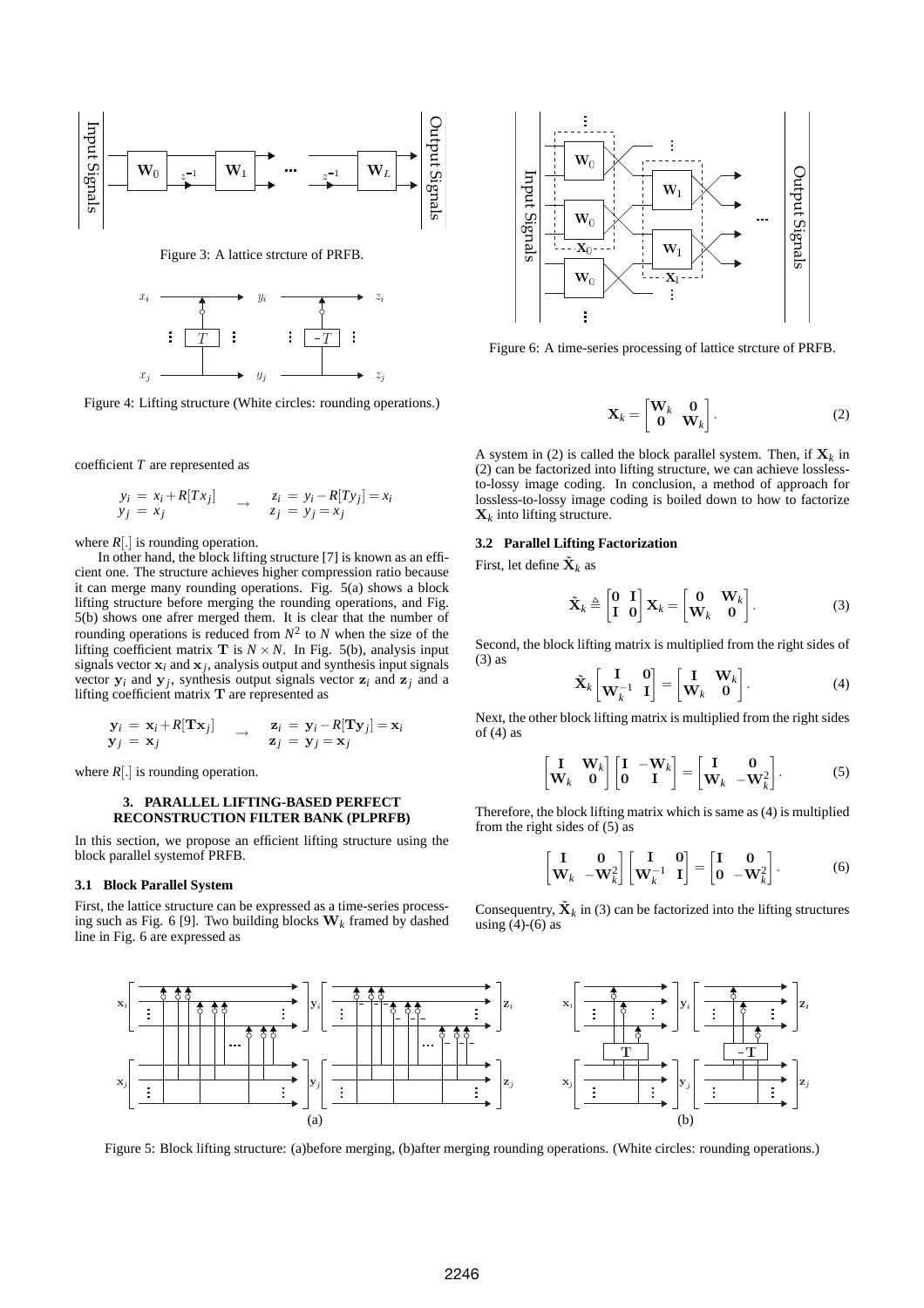

Figure 7: A block parallel system of PRFB: (a)basic structure, (b)parallel lifting structure. (White circles: rounding operations.)

Table 1: Comparison of the number of free parameters.

| $6^1$ |    | <b>PUFB</b> | <b>BOFB</b> |
|-------|----|-------------|-------------|
| 4     | 96 | 32          |             |
| 60    |    | 48          | 108         |

Table 2: Comparison of the number of merged rounding operations.

|                                                                                                         | PLPUFB PLBOFB |  |
|---------------------------------------------------------------------------------------------------------|---------------|--|
| $8\times16$   132 $\rightarrow 62$   112 $\rightarrow 20$   192 $\rightarrow 24$   192 $\rightarrow 24$ |               |  |
| $8\times24$   180 $\rightarrow$ 82   176 $\rightarrow$ 28   288 $\rightarrow$ 36   288 $\rightarrow$ 36 |               |  |

$$
\tilde{\mathbf{X}}_k = \begin{bmatrix} \mathbf{I} & \mathbf{0} \\ \mathbf{0} & -\mathbf{W}_k^2 \end{bmatrix} \begin{bmatrix} \mathbf{I} & \mathbf{0} \\ -\mathbf{W}_k^{-1} & \mathbf{I} \end{bmatrix} \begin{bmatrix} \mathbf{I} & \mathbf{W}_k \\ \mathbf{0} & \mathbf{I} \end{bmatrix} \begin{bmatrix} \mathbf{I} & \mathbf{0} \\ -\mathbf{W}_k^{-1} & \mathbf{I} \end{bmatrix}.
$$
 (7)

However, (7) is not the complete lifting structure due to  $W_k^2$ . Let impose a condition  $W_k^{-1} = W_k$  for the completion of lifting factorization of PRFB. In case of PUFB, **W***<sup>k</sup>* must be a symmetric orthogonal matrix where  $\mathbf{W}_k^{-1} = \mathbf{W}_k^T = \mathbf{W}_k$  as follows [10]:

$$
\mathbf{W}_k = \begin{bmatrix} \mathbf{U}_{k,0} & \mathbf{0} \\ \mathbf{0} & \mathbf{U}_{k,1} \end{bmatrix} \begin{bmatrix} \mathbf{C}_k & \mathbf{S}_k \\ \mathbf{S}_k & -\mathbf{C}_k \end{bmatrix} \begin{bmatrix} \mathbf{U}_{k,0}^T & \mathbf{0} \\ \mathbf{0} & \mathbf{U}_{k,1}^T \end{bmatrix}
$$
(8)

where  $U_{k,0}$  and  $U_{k,1}$  are  $M/2 \times M/2$  arbitrary orthogonal matrices,  $[\mathbf{C}_k]_{ii} = \cos \alpha_{ki}$  and  $[\mathbf{S}_k]_{ii} = \sin \alpha_{ki} (0 \le i \le M/2)$ , respectively. In case of BOFB, (8) is extended as follows:

$$
\mathbf{W}_k = \begin{bmatrix} \mathbf{V}_{k,0} & \mathbf{0} \\ \mathbf{0} & \mathbf{V}_{k,1} \end{bmatrix} \begin{bmatrix} \mathbf{C}_k & \mathbf{S}_k \\ \mathbf{S}_k & -\mathbf{C}_k \end{bmatrix} \begin{bmatrix} \mathbf{V}_{k,0}^{-1} & \mathbf{0} \\ \mathbf{0} & \mathbf{V}_{k,1}^{-1} \end{bmatrix}
$$
(9)

where  $V_{k,0}$  and  $V_{k,1}$  are  $M/2 \times M/2$  arbitrary nonsingular matrix,  $[\mathbf{C}_k]_{ii} = \cos \alpha_{ki}$  and  $[\mathbf{S}_k]_{ii} = \sin \alpha_{ki} (0 \le i \le M/2)$ , respectively.

As a result,  $X_k$  in (2) can be factorized into the complete block lifting structure such as

$$
\mathbf{X}_{k} = \begin{bmatrix} \mathbf{0} & -\mathbf{I} \\ \mathbf{I} & \mathbf{0} \end{bmatrix} \begin{bmatrix} \mathbf{I} & \mathbf{0} \\ -\mathbf{W}_{k} & \mathbf{I} \end{bmatrix} \begin{bmatrix} \mathbf{I} & \mathbf{W}_{k} \\ \mathbf{0} & \mathbf{I} \end{bmatrix} \begin{bmatrix} \mathbf{I} & \mathbf{0} \\ -\mathbf{W}_{k} & \mathbf{I} \end{bmatrix}.
$$
 (10)

The block parallel system  $X_k$  and its lifting factorization in (10) are shown in Fig. 7(a) and (b).

PRFB using (10) is called parallel lifting-based PRFB (PL-PRFB). Especially, PLPRFB based on (8) and (9) are called parallel lifting-based PUFB (PLPUFB) and parallel lifting-based BOFB (PLBOFB). Table 1 shows the comparison of the number of free parameters (PLPUFB:  $KM^2/4$ , PLBOFB:  $KM(M+1)/2$ ).

In (10), it is clear that the each building block  $\mathbf{X}_k$  is constructed by using three block lifting matrices with same lifting coefficient matrix without an inverse operation. This is a practical structure.

#### **3.3 Merging Rounding Operations**

Many rounding operations can be merged because the lifting coefficient of PLPRFB can be expressed as a matrix (block). This is an efficient for lossless image coding [7]. Table 2 shows the number of rounding operations when the numbers are in one system. Although the numbers in [7] are the least, PLPRFB can reduce it to the almost same number.

# **4. RESULTS**

# **4.1 Filter Bank Design**

In this paper, we focus on image coding applications. The cost function to design the FBs is a weighted linear combination of coding gain *CCG*, stopband attenuation *CSTOP* and DC leakage *CDC* [8].

$$
C = -w_1C_{CG} + w_2C_{STOP} + w_3C_{DC}
$$

where  $w_1$ ,  $w_2$  and  $w_3$  are weighting factors. We designed only  $8 \times 24$ PLPUFB and PLBOFB because its filter size have better performance than the other size. Their frequency responses are depicted in Fig. 8.

#### **4.2 Application to Lossless-to-Lossy Image Coding**

In this subsection, our PLPRFBs are applied to lossless image coding by using the rounding operations in the each lifting structure. We adopted the periodic extension at the image boundaries and EZW-IP as a wavelet based coder [11]. The lossless image coding results are compared by

Lossless bit rate[bpp] = 
$$
\frac{\text{Total number of bits[bit]}}{\text{Total number of pixels[pixel]}}
$$

which indicate how the FBs efficiently reduce the spatial redundancy of the input signals.

If lossy compressed data is required, it can be achieved by interrupting the lossless bit stream obtained. The lossy image coding results are compared by

$$
PSNR[dB] = 10\log_{10}\frac{255^2}{MSE}
$$

where MSE is the mean squared error. Table 3 and Fig. 9 show the comparison of lossless bits rate and PSNRs between our PLPRFBs and the conventional methods and lossy compressed images of 'Barbara' when bit rate is 0.25[bpp]. 5/3-tap DWT [3], 8*×*24 PUFB [6] and 8*×*24 BOFB [7] are selected as the conventional method for lossless image coding. Similarly, 9/7-tap discrete wavelet transform (DWT) [3], 8*×*24 PUFB [6] and 8*×*24 BOFB [7] are selected as the conventional method for lossy image coding. Our PLPRFBs present same or better performance than the conventional FBs in both lossless and lossy image coding.

# **5. CONCLUSION**

In this paper, we proposed a more practical lifting factorization of *M*-channel perfect reconstruction filter banks (PRFBs) using the block parallel system. This PRFBs are called parallel lifting-based PRFBs (PLPRFBs). The every building blocks can be factorized into the three block lifting matrix with same lifting coefficient matrix without an inverse operation. Although the condition for lifting factorization is imposed, our PLPRFBs are comparable or even better performance in comparison with the conventional FBs in lossless-to-lossy image coding.

#### **Acknowledgment**

This work is supported in part by a Grant-in-Aid for the Global Center of Excellence for High-Level Global Cooperation for Leading-Edge Platform on Access Spaces from the Ministry of Education, Culture, Sport, Science, and Technology in Japan.